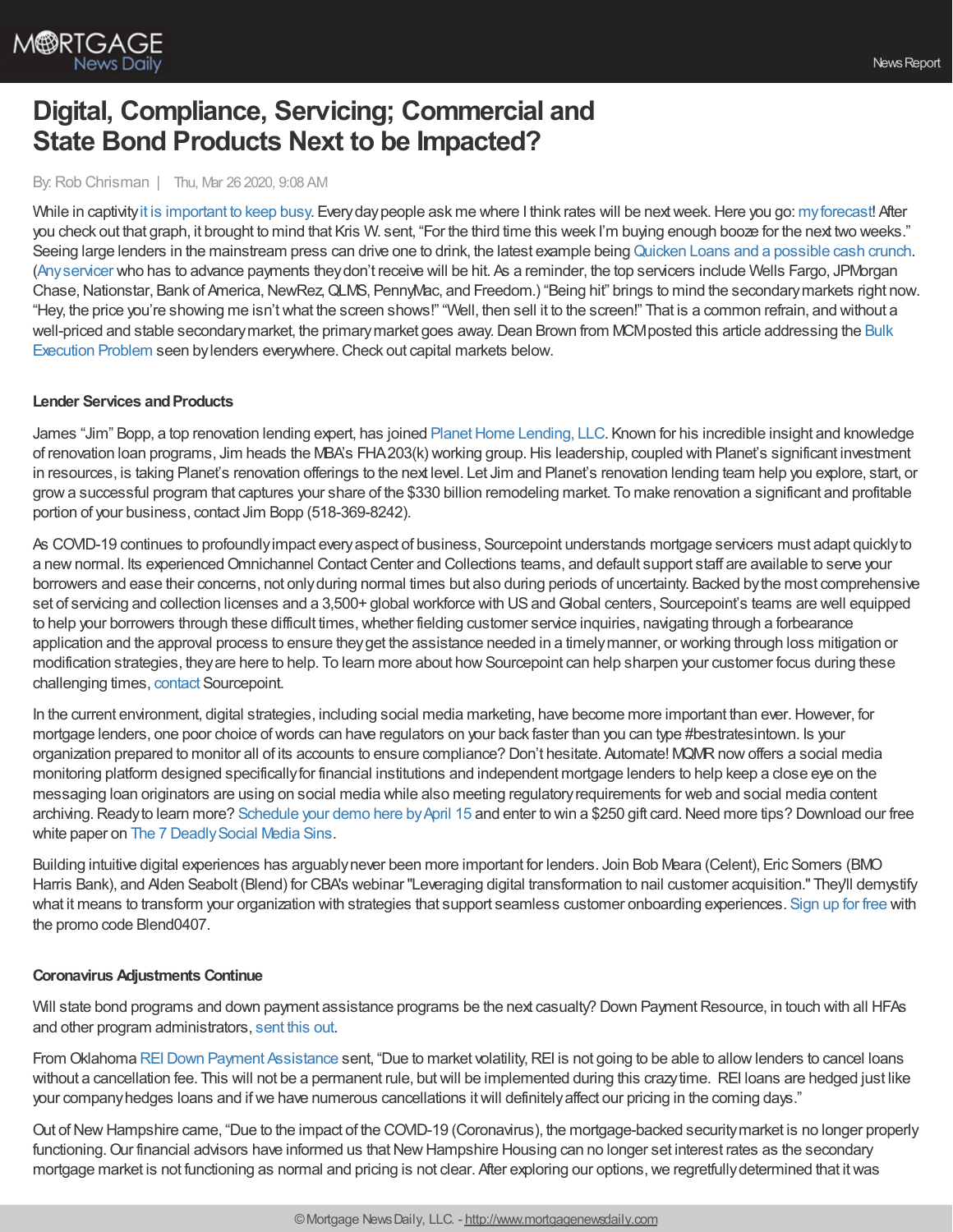## necessary that effective immediately, New Hampshire Housing is suspending taking loan reservations until further notice.

Finance of America's Commercial Division sent, "We are suspending all originations until April 1st due to market volatility. We will reassess at that time to see if the market has stabilized. We apologize for the inconvenience this has caused."

But from within Deephaven came this note. "Unfortunately today we had to displace nearly 90% of our staff. Those remaining are continuing to source out liquidityand are looking at the stimulus package to see if anything in there can be tapped from a liquiditystandpoint." Note, this is a personal email, not a companymemo.

Genworth supports the flexibilities and temporarymeasures announced byFannie Mae and Freddie Mac this week, effective for all loans utilizing Genworth Mortgage Insurance. The GSE measures are effective immediately for loans in process. MGIC issued a similar announcement, as did Radian and Essent.

Gateway First Bank Correspondent Lending is temporarily requiring a minimum FICO score of 680 on all newly locked Government loan programs. This includes FHA, VA,USDA,HUD-184, SETHGoldstar,CAFAGold 100, and theGSFAOpen Doors programs. Government loans currently locked prior to today March 25, 2020, will be eligible for extensions based on Gateway's published extension policy, as outlined in Chapter 3 of our client guide. Gatewaycontinues to monitor volatilityand will provide updates and guidance throughout the market turmoil. Thank you for your partnerships and patience during these challenging times that are having an impact on your business and our industry;we are all in this together. In the meantime please prepare your borrowers for a varietyof scenarios and potential rate changes throughout the day. We are committed to keeping you apprised of anyand all changes. (\*Please note, these FICOchanges do not include the Texas Veterans Land Board Program.)

California's Sierra Pacific got the word out that, "…we are onlyaccepting brokered loan submissions. We are currentlynot accepting any Correspondent submissions…"Questions should be addressed to your rep.

### **Capital Markets**

**M®RTGAGE** 

**News Daily** 

Are you getting the guidance you need during market volatility? In the last month, MCT has sent nine timely MarketFlash updates, authored four articles, hosted five webinars, and provided dailymarket commentaryalong with a constant stream of support and communication to lender clients. One client shared, "Thanks for all you are doing during these unprecedented times, taking time to keep us informed has been awesome." The wide-ranging topics covered include execution challenges, industry advocacy, Fed actions, BE to mandatory spreads, ensuring liquidity, mitigating margin calls, managing pull-through, and detailed market analysis. According to another client, "You are doing phenomenal given the circumstances. I feel blessed to have partnered with MCT." As your trusted capital markets partner, MCTstands by you during times of market volatility - even if you are not an MCT client. Reach out for [guidance](https://mct-trading.us11.list-manage.com/track/click?u=6d306036c17f619a8af7173a5&id=9ac1efdd98&e=143f022368&utm_source=Rob%20Chrisman&utm_medium=Volatility%20Guidance&utm_campaign=Chrisman%20Blurb%20Volatility%20Guidance) and support or join the MCT newsletter.

We've had the end of the bull market in stocks, in part because of the Federal Reserve. The Fed had been a huge wind at the market's back for a decade, but nowfaces a problem it cannot solve: It can't print enough moneyto ensure that people don't get infected. Put in a more dire way, manybelieve that nothing the Fed can do at this point is going to offset the full shock of the coronavirus, because its tools are just notwell suited to making up for lostwork hours or helping employees who have missed out on paychecks. Additionally, central banks around the globe do not have the firefighting power that they had going into the 2008 financial crisis. Of course Jerome Powell disagrees, but the fact stands that manycentral banks, like in Japan and in parts of Europe, alreadyhad verylowor even negative interest rates. **The** Federal Reserve's moves to increase dollar access are calming markets at the heart of the global financial system. What matters now is whether the outbreak turns out to be a short-term, painful blip, or a longer-term devastation thatwill kill companies entirelyand have greater repercussions for financial markets.

It's certainlyalreadyhad marked impacts.China's economyshrunk inQ1 for the first time since 1976, an ominous sign for the rest of the world. Recent initial unemployment claims in the U.S. showed a spike, greater than any weekly jump that occurred during (or since) the 2008 financial crisis. The unemployment data is about to look much worse, as lastweek's data is from before manycities and states took more restrictive measures to "flatten the curve" and forced closings of certain businesses. As entire sectors of the U.S. economyshut down, lawmakers are considering options that would dwarf the federal government's response to the 2008 financial crisis. That crisis, which sent unemployment to 10 percent, centered on foreclosures and the banking sector, **but this crisis is springingfromdozens of places.**

Despite Congressional leaders still not finalizing a \$2 trillion fiscal stimulus package bythe time U.S. markets closed yesterday, the risk-off sentiment continued as expectations of a deal coming together remained elevated. The package reportedlywill include direct payments, a loan program for small businesses, and a support fund for industries, cities, and states. Some Republican senators threatened to block the package because it did not include limits to the unemployment insurance provisions for low-wage workers, but Democratic Senator Bernie Sanders emphaticallywarned he would be the one to derail the deal if the legislation was altered. The Republicans argued unemployment insurance provisions for lower-wage workers, as written, would provide more money in unemployment benefits than the